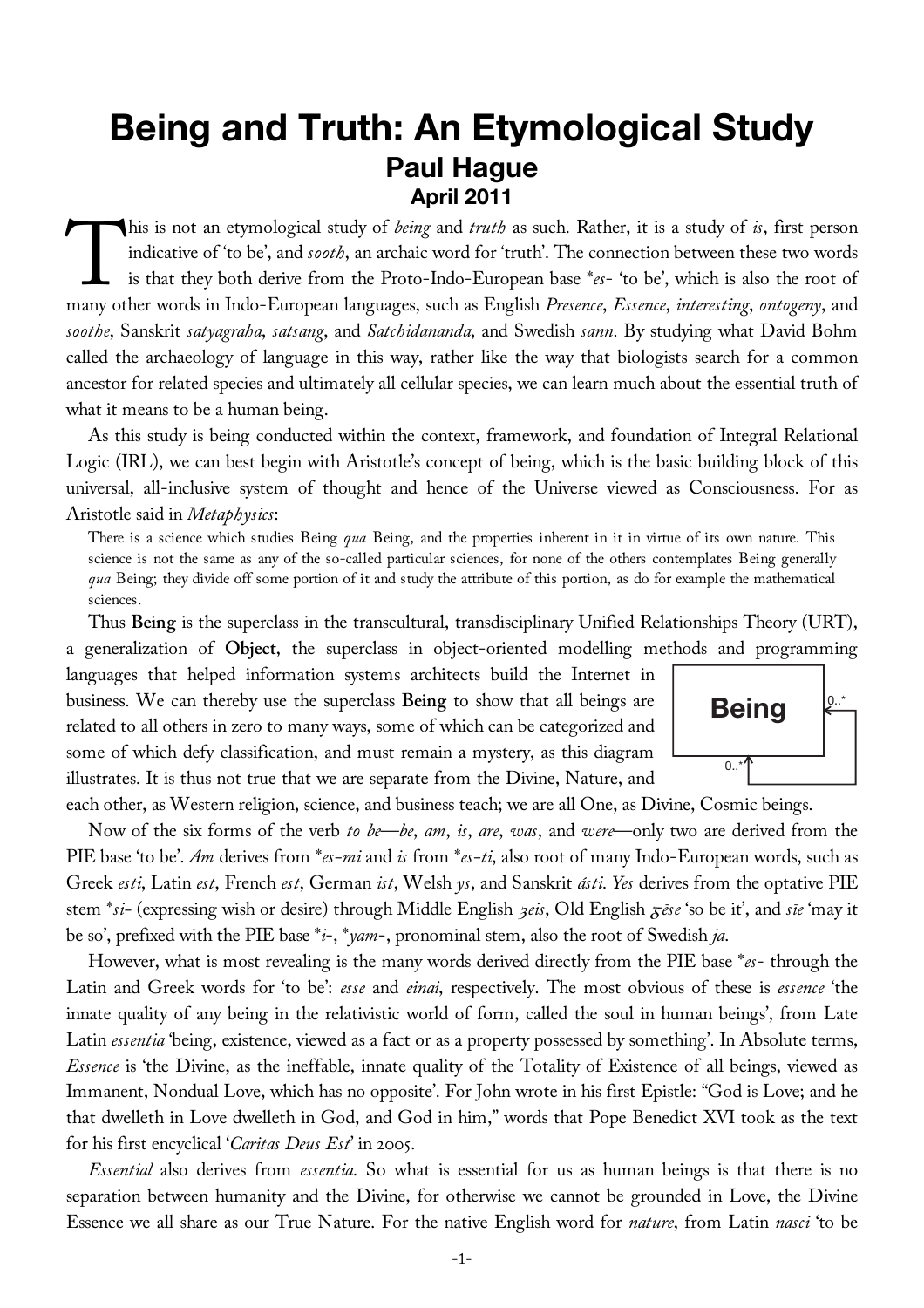born', is *kind*. Kindliness—*karunā* 'compassion' in Buddhism—is thus essential if we are ever to live in love, peace, and harmony with each other.

Also in Absolute terms, throughout human history, many have sensed an immanent, transcendent Presence, from Latin *præsentia* 'presence', participle of *præesse* 'to be before', from *præ* 'before' and *esse* 'to be'. Thus *Presence* means 'before being' or 'prior to existence', which human beings have had great difficulty in fully understanding during the millennia, leading to much fear and denial. But when we form the concept of the Absolute in exactly the same way as all other concepts in the relativistic world of form, as in IRL, then we can know, with absolute certainty, that all forms in the Universe, whether they be physical or nonphysical, ultimately emerge from Presence in the Eternal Now, through the creative power of Life.

The noun *present* also indicates this, for one of its many meanings is 'now', a moment of time between past and future, looking at time horizontally. But if we look at the Timeless in the vertical dimension of time, as in this diagram, the Present is another name for the Eternal Now. A further meaning of *present* is 'something presented, as a gift' from the verb *to present* 'to make a gift to'. Again in Absolute terms, the Present is the Datum of the Universe, from the Latin *datum* 'that which is given', neuter past participle of *dare* 'to offer, give', also root of *donor* and *endow* among several other words. So the Divine is the Donor of our bodies and of everything we might create in the relativistic world of form, especially important to remember in this Information Age, when



we recognize that information is data with meaning. For to make information and symbolic knowledge like trademarks, patents, and copyright—a property that we can own through intellectual property laws is a violation of the fundamental laws of the Universe.

The ancient Greeks had some sense of the inner nature of all beings, encapsulated in the word *quintessence*, from the Latin translation of *pemptē* 'fifth' and *ousiā* 'being, essence', "thought to be the substance of the heavenly bodies and latent in all things". This fifth essence or element was the aether, from Latin *æther*, "the pure essence where the gods lived and which they breathed", from Greek *aither* 'pure, fresh air', in contrast to fire, air, earth, and water, the basic building blocks of the Universe for the ancients and even some today. Today, this notion of an underlying Essence is reappearing as dark matter and dark energy in physical cosmology and as the zero-point field in quantum physics. But few yet seem to recognize the Presence of the Divine in these hypothetical concepts.

Another compound of *esse* has led to the English transitive verb *interest*, after the noun *interest*, from Latin *interest* 'it makes a difference, concerns, matters, is of importance', third person singular indicative of *interesse* (used directly as a noun in Middle English) 'to be between, take part in', from *inter* 'between' and *esse* 'to be'. So what is interesting, important, and essential is not the interest that banks receive in today's debt-driven, divisive economy, or more generally things in themselves, but the *relationships* between entities, a word also derived from *esse*. For meaningful relationships, a generalization of the physicists' concept of fields, are what makes the world go round. In contrast, reductionist scientists, focused on objects rather than the relationships between them, throw the interesting associations and connections away!

English words that have evolved from the Greek *ont-* 'being', present participle of *einai*, include *ontology* 'the science or study of beings' and *ontogeny* 'the growth of individual beings', in contrast to *phylogeny* 'the development of the race or species'. Other compound words that have evolved from Greek *ousiā*, which could also mean *substance*, literally 'that which stands under', are Greek *homoousian* 'of same essence, of one substance' and *parousiā* 'presence'. The true meanings of these words have been clouded in Christian theology, which we come back to at the end.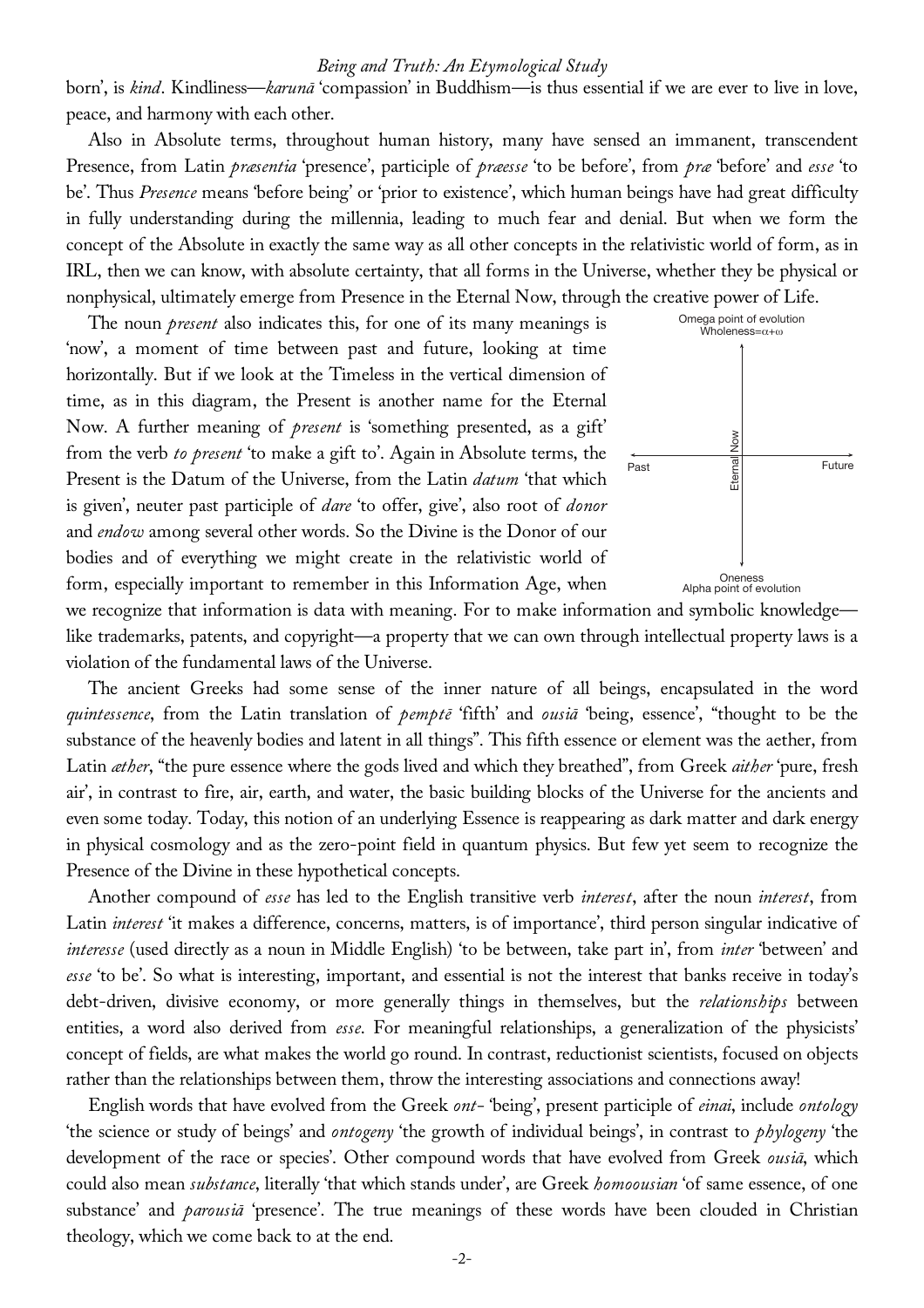While there are many other English derivatives of Latin *esse*, let us now turn to the participial PIE base *\**ə*s-ont-,* becoming *\*sont-* 'being, existing', hence 'real, true'. This gave rise to Old English *sōth* 'real, true', which became the archaic *sooth* with the same meaning. The original meaning of *soothsayer* was therefore 'one who speaks the truth', now obsolete. Today, the main meaning of *soothsayer* is 'one who claims to be able to foretell events or predict the future; a seer', like a prophet, someone who speaks from the Divine. The original meaning of *soothe* was thus 'to prove or show (a fact, statement, etc.) to be true', also now obsolete. The modern sense of *soothe* 'to quiet, calm, comfort' developed from this meaning, for to uphold the truth, to corroborate, support, confirm or encourage a person by assent or approval led people over the centuries to see that telling the truth could help people become calm or quiet, even though this might feel uncomfortable for those who are not yet ready to face the truth of human existence: we are all conceived and born to die, both as individuals and as a species.

We can see how to come to peaceful terms with this inevitability by looking at the Sanskrit derivative of \**sont*-: *sat-, sant-,* 'existing, true, virtuous', cognate with Swedish *sann* 'true'. The best known words that have derived from this Sanskrit root are Mohandas Ghandi's *satyagraha* 'truth force' and *bodhisattva* 'one whose essence is enlightenment', from *bodhi* 'perfect knowledge', from PIE base \**bheudh*- 'to be aware, to make aware', also root of *bid*, *forbid*, *bode* 'to be an omen', *ombudsman*, and *Buddha*, and *sattvam* 'essence, being'. A less familiar cognate to the general public is *satsang* 'an assembly of seekers of the Truth who gather around a spiritual teacher for reflection on the ancient wisdom'. The morpheme *sang* is cognate with *sangha* 'a Buddhist community living together for spiritual synergy and mutual support', from PIE base \**ksun* 'together, with', also root of *symbol*, *synoptic*, and *soviet*, corresponding to *cum* in Latin.

Like many English words that have both a mundane and mystical meaning, Sanskrit *Sat* could also mean 'Absolute, Eternal, Unchanging Being', the first syllable in *Satchidananda*, from *sat* 'being', *Chit* 'Absolute Consciousness', and *Ananda* 'bliss, absolute joy'. In Hinduism, *Satchidananda* is used to inspire the intuition of the seeker of liberation (*moksha*), which is Ineffable, quite impossible to express in words. Thus *Satchidananda* denotes the great joy of living freely in the bliss of Nondual Consciousness, knowing that there is no such thing as free will in a Universe in which we are all One Whole, not separate from the Divine, Nature or each other for an instant.

The PIE base of *be* itself is *\*bheu*- 'to be, exist, grow', which throws up some more interesting associations. From \**bhu*- comes *build* and *physics*, from Latin *physica*, from Greek *ta phusika* 'the natural things'—the collective title of Aristotle's physical treatises—from *phusis* 'birth, origin; nature, inborn quality; creative power', from *phuein* 'to grow, to bring forth'. So the true physicist or natural philosopher 'lover of wisdom' is someone who searches for the essence or origin of things before they begin to grow and ultimately for the Essence or Origin of the Universe. And from the suffixed form \**bhu*-*tu*- comes *future*, from Latin *futūrus* 'that is to be', the future participle of *esse*.

From \**bhū*- comes *bower* 'dwelling space', *neighbour* 'one who lives near', and *bylaw* 'the law of a settlement', cognate with Swedish *by* 'village', the suffix of many English place names where the Vikings settled, such as Whitby and Grimsby, among the villages that grew into towns. The suffixed form \**bhū*-*lo*has led to *phylogeny* 'the development of the species', from Greek *phūlon* 'tribe, class, race'. So, in the abstract, *ontogeny* and *phylogeny* both mean 'the growth of being'.

Of the other forms of *to be*, *are*, like Swedish *är* 'am, are, is', derives from Proto-Germanic \**ar*-, cognate with Latin *orīrī* 'to arise, be born, come to be, come into existence', also root of *origin*, *orient* 'where the sun rises', *rise*, and *earnest*, from PIE base \**er*-, \**or*- 'to move, set in motion'. The past tenses *was* and *were* have a PIE base \**wes*- 'to dwell, live, remain', also root of *wassail*, literally 'to be healthy', and presumably Swedish *vara* 'to be'.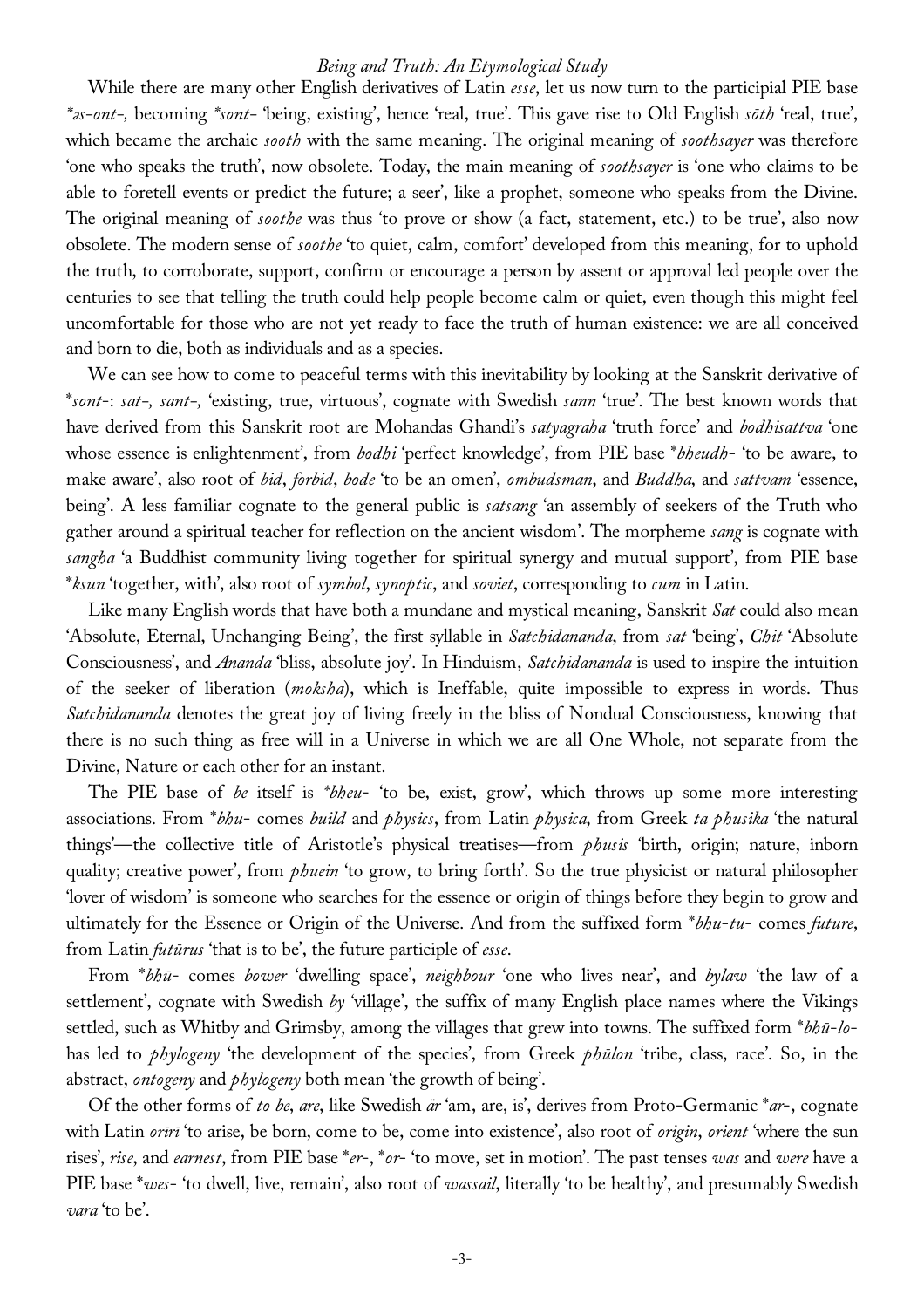For completion, *truth* derives from Old English *trīewth*, *trēowth* 'faithful, loyal, trustworthy', from PIE base \**deru*- 'to be firm, solid, steadfast', hence specialized senses 'wood, tree', the semantic link being the firmness or steadfastness of oaks and suchlike trees, which is also a derivative. Other cognates are *trust*, *betroth*, *endure*, and Swedish *trygg* 'safe, secure'. The meaning of *true* as 'in accordance with the facts' was a secondary development in Middle English in the thirteenth century. It is not surprising therefore that Jesus said, "And you shall know the Truth, and the Truth shall make you free." For when we know the Truth, with a capital *T*, we feel safe and secure, free of anxiety about what might happen in the future, for the past, on which these fears are based, has disappeared.

We can see from this short etymological study that being is the most fundamental of all concepts; in Absolute terms, the one on which the Truth is based, and from which the entire world of form emerges. It is thus a fundamental misconception to believe that atoms, or their constituent subatomic particles, are the basic building blocks of the Universe. So why do governments fund CERN's Large Hadron Collider (LHC) with many billions of euros, searching for that which doesn't exist—the so-called God particle?

The great tragedy facing much of humanity today is that we have thus lost touch with Reality, with our Divine Essence, a perilous predicament that arises as much from religious and economic beliefs, as from scientific ones. For as Ernest Becker described in the Pulitzer prize-winning *The Denial of Death* from 1973, much human learning and behaviour is determined by the fear of mortality, the root cause of the Holy wars—wars about the Whole—throughout humanity's conflict-ridden history. But more than this. As the much-prized documentary *Flight from Death: The Quest for Immortality*, released in 2003, well describes, this subconscious or even unconscious fear governs our daily relationships, especially in association with people who we perceive to be different from ourselves. For they can be seen as a threat to our precarious sense of identity and security as separate beings, and hence people to kill, or at least diminish through ridicule and many other means. Abraham Maslow called this inhibiting behaviour the 'Jonah Syndrome'. Not only do we hesitate to realize our fullest potential, we also attempt to prevent others doing so.

The fundamental cause of these conflicts, in the West and Middle East, at least, is the monotheistic belief that God is other, that there is a great gulf between humanity and the Divine that can never be bridged—the first pillar of unwisdom in the URT. The one exception to this principle, in orthodox Christianity, is that Jesus, alone, was Divine, expressed in the Nicene Creed, formulated in 325, as *homoousian*, from Greek ó*mos* 'same' and *ousiā* 'being, essence', intended to rebuff the Arian doctrine of *heteroousian*, from é*teros* 'different', in which Newton secretly believed, despite being Lucasian professor of mathematics at Trinity College, and the semi-Arian doctrine of *homoiousian*, from ó*moios* 'like, similar'.

In Christian theology, *homoousian* denotes "the divine nature or essence of which the three Persons of the Trinity are one", Persons here being God, Son, and even Holy Spirit. Curiously, in early Christian writings until the fourth century, an alternative to *ousiā* was *hypostasis*, from ú*po* 'under' and *stasis* 'standing, position, state' meaning 'substantial reality', that which stands under, like Latin *substance*. And just as *substance* became 'matter' in physical science, *hypostasis* became 'individual reality' or 'person' in Christian theology, reflecting the superficiality of Western civilization, far removed from Reality.

In contrast, as derivatives of the PIE base *\*sont-* 'being, true' indicate, if we are to be free of the fear of death, living in love, peace, and harmony with our fellow human beings, it is essential that we base our lives on the first pillar of wisdom: we are all Divine creatures. For the Essence of the Divine Cosmos and the ultimate essence of humanity is exactly the same, a universal principle encapsulated in the word *homoousian*.

When we realize our True Nature in this way, we can also sense the Presence of the Divine. Plato used the Greek word *parousiā* 'presence, arrival, right time, official visit' to denote the essential qualities of his eternal Forms and Ideas, corresponding to classes in object-oriented modelling methods and hence in IRL. *Parousiā* comes from *para* 'beside, near, alongside, beyond' and *ousiā* again.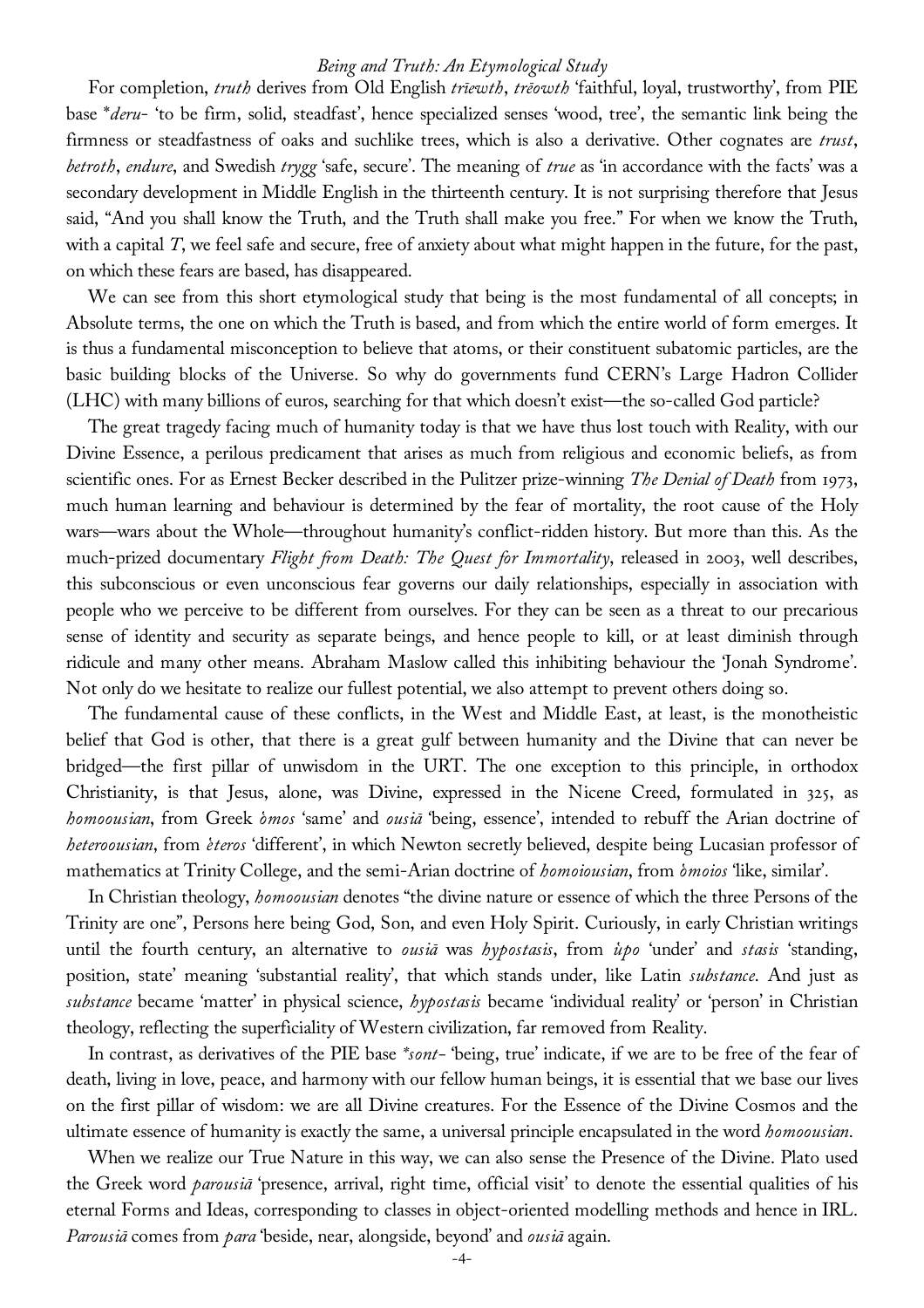In ancient Greece, "the main use [of *parousiā*] is the physical presence of a person, which, where that person is not already present, refers to the prospect of the physical arrival of that person, especially the visit of a royal or official personage and sometimes as an extension of this usage, a formal 'occasion'." In the Greek New Testament, *parousiā* is used twice to indicate the presence of Paul and twenty-two times to indicate the arrival or coming of someone. There are three occasions when the coming of individuals is indicated, and two others when God and Satan arrive. The other seventeen uses of *parousiā* refer to the second coming of Christ at the end times of humanity, called Parousia in Christianity.

But Jesus, like Buddha and all other beings, is within us, as we realize when the Divine itself arrives in and around us. What actually happens here is that the Divine is *revealed* to us, because the immanent, transcendent Divine is ever present. This revelation is essentially an apocalypse, from Greek *apokaluptein* 'to uncover' or 'to reveal' from the prefix *apo* 'from, away' and *kaluptra* 'veil'. So *apocalypse* literally means 'draw the veil away from', indicating the disclosure of something hidden from the mass of humanity: the Principle of Unity, the fundamental design principle of the Universe: *Wholeness is the union of all opposites*.

If such an apocalypse happens suddenly, rather than gradually, it can be quite a shock to the psyche, as decades, centuries, and millennia of personal, cultural, and collective conditioning are burnt up in the roaring fire of Consciousness, enabling self-reflective Intelligence to adapt to the unprecedented, exponential rate of evolutionary change that the creative, but fragmented mental energies of scientists and technologists are blindly causing today. It is just such a cataclysmic apocalypse that we can expect in the next few years as the global economy self-destructs, when we realize that technological development cannot drive economic growth much further. For if humanity is to enter the spiritual end times of our species as fully awake as possible, an epoch-making life-shock is absolutely essential.

Such a mind-shattering tsunami could emerge by showing the association between *being* and *truth*. For as all-inclusive **Being** is the superclass of all concepts, it represents all cosmologies, theories, beliefs, opinions, and ideas that anyone has ever had throughout human history. So **Being** allows us to develop a fully integrated transcultural, transdisciplinary synthesis of all knowledge in all cultures and disciplines at all times, the solution to the ultimate problem in human learning, which Einstein called the 'unified field theory', still unsolved. In this elegantly simple way, we can establish Consciousness as Ultimate Reality, completing the revolution in science that the Institute of Noetic Sciences is promoting, just as Newton's *Mathematical Principles of Natural Philosophy* completed the Copernican/Keplerian heliocentric revolution.

Furthermore, **Being** is also the superclass for the concept of Supreme Being or Absolute, formed in IRL in exactly the same way as all other concepts: by carefully noting the similarities and differences in the data patterns of our experience. So the URT—the name of this megasynthesis, prophesied by Pierre Teilhard de Chardin in *The Human Phenomenon*—is solidly grounded in the Truth: the Pathless Land, in J. Krishnamurti's terms, declared in 1929, when disbanding the organization that wanted to make him a World Teacher.

Sadly, however, because of the Jonah Syndrome, neither this message nor the messenger are generally acceptable, as we enter the spiritual eschatological epoch, prophesied especially by the monotheistic religions, with their sequential view of time. For when we recognize Presence or Parousia as Ultimate Reality, this talk of apocalyptic end times, of an epoch of quite exquisite beauty, might bring up thoughts of some saviour emerging in the world at what the Christians call a 'time of tribulation'. Indeed, there was an extensive article on this subject by Carter Phipps in the Spring/Summer 2003 issue of the *What is Enlightenment?* magazine. As Carter tells us, at the end of time, the Jews expect the Messiah, the Christians the second coming of Christ, together with the anti-Christ, the Muslims the Mahdi, the Hindus the Kalki Avatar, and the Buddhists Maitreya, often disparagingly called 'the One', a term of ridicule for anyone who claims to be the Maitreya or whatever.